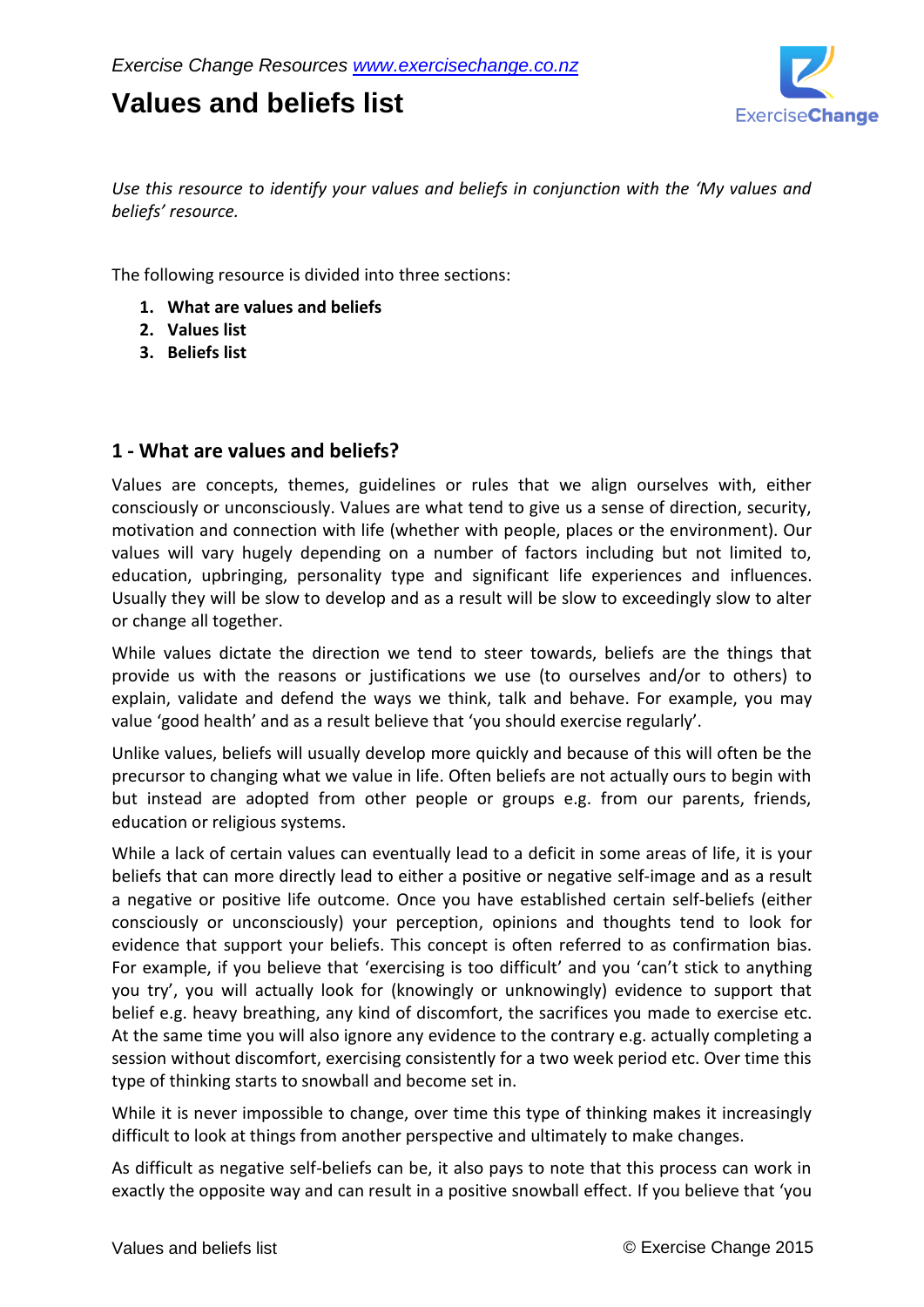can do it', and that 'if I keep going I will get to where I want to be' then it is only a matter of time (probably) before you do get to where you want to be.

All this equates to the outcomes we get in life being heavily influenced by our values and beliefs. So what do you believe in? The glass being half empty or the glass being half full...

## **2 - Values list**

Use the list below to identify your values.

Some tips on identifying your current values:

- Your current values are probably those that really jump out at you and have you thinking *"yeah that's me"*, or *"absolutely, that's really important to me".*
- The values that you have to think about might be those that you don't really want to own up to or possess, or those that you want to have.
- The values that you skim over most likely don't play a big role in what you currently value or want to value in the future.

| Acceptance      | Approachability   | Calmness           | Comfort                   |
|-----------------|-------------------|--------------------|---------------------------|
| Accomplishment  | Approval          | Camaraderie        | Commitment                |
| Accountability  | Art               | Capability         | Communication             |
| Accuracy        | Articulacy        | Care               | Community                 |
| Achievement     | Artistry          | Carefulness        | Compassion                |
| Acknowledgement | Assertiveness     | Celebrity          | Competence                |
| Activeness      | Assurance         | Certainty          | Competition               |
| Adaptability    | Athletic          | Challenge          | Completion                |
| Adoration       | Attentiveness     | Change             | Composure                 |
| Advancement     | Attractiveness    | Charity            | Concentration             |
| Adventure       | Availability      | Charm              | Concern for others        |
| Affection       | Awareness         | Chastity           | Confidence                |
| Affluence       | <b>Balance</b>    | Cheerfulness       | Conformity                |
| Aggressiveness  | Beauty            | Clarity            | Congruency                |
| Agility         | Being the best    | <b>Cleanliness</b> | Connection                |
| Altruism        | Belonging         | Cleanliness        | Consciousness             |
| Ambition        | <b>Bliss</b>      | Clear-mindedness   | Conservation              |
| Amusement       | <b>Boldness</b>   | Cleverness         | Consistency               |
| Anticipation    | <b>Bravery</b>    | Closeness          | Contentment               |
| Appreciation    | <b>Brilliance</b> | Collaboration      | Continuous<br>improvement |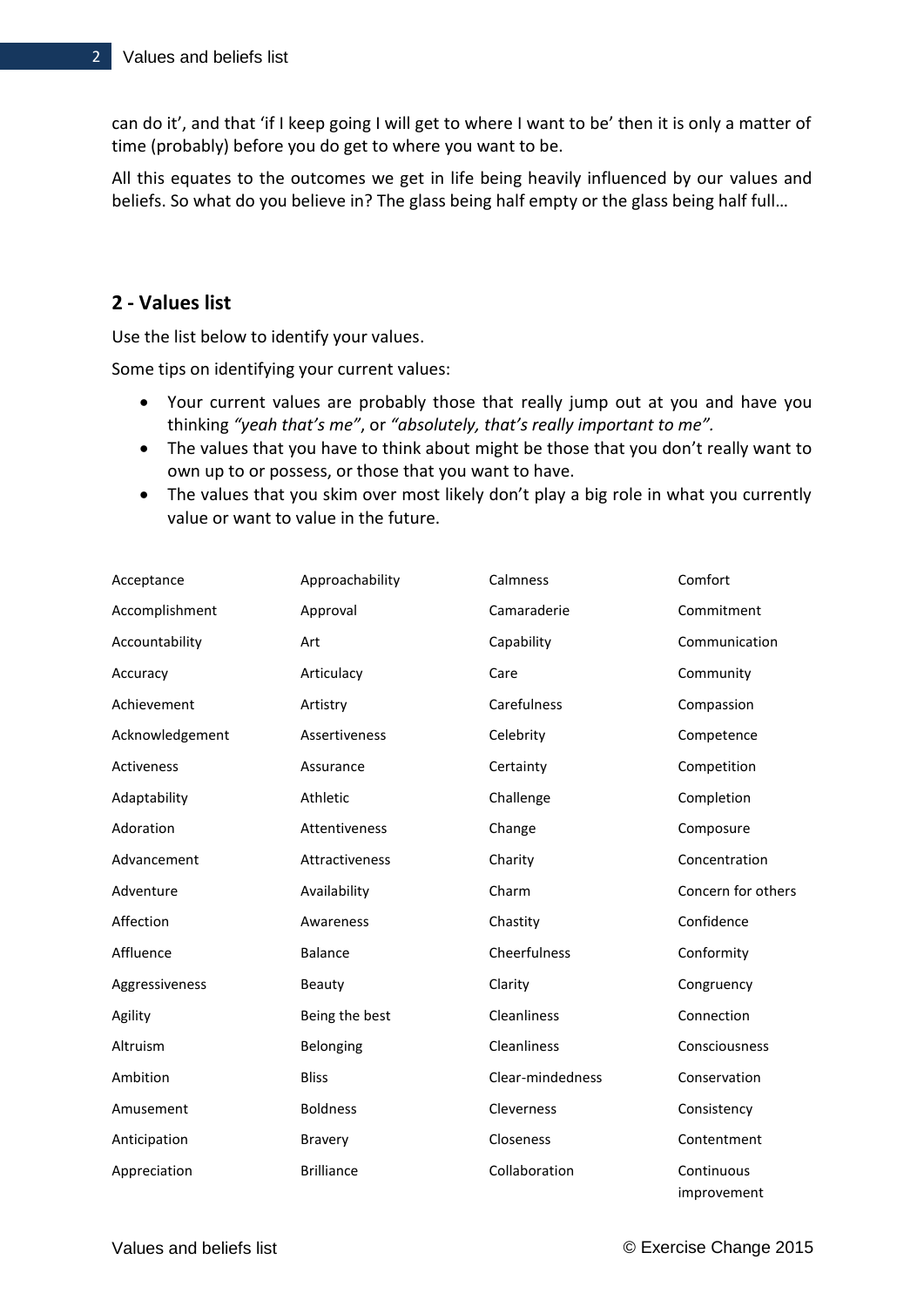| Contribution  | Discovery        | Expressiveness | Global view    |
|---------------|------------------|----------------|----------------|
| Control       | Discretion       | Extravagance   | Goodness       |
| Conviction    | Diversity        | Extroversion   | Goodwill       |
| Conviviality  | Dominance        | Exuberance     | Grace          |
| Coolness      | Dreaming         | Fairness       | Gratitude      |
| Cooperation   | Drive            | Faithfulness   | Gregariousness |
| Coordination  | Duty             | Fame           | Growth         |
| Cordiality    | Dynamism         | Family         | Guidance       |
| Correctness   | Eagerness        | Fascination    | Happiness      |
| Country       | Economy          | Fashion        | Hard work      |
| Courage       | Ecstasy          | Fearlessness   | Harmony        |
| Courtesy      | Educated         | Ferocity       | Health         |
| Craftiness    | Effectiveness    | Fidelity       | Heart          |
| Creativity    | Efficiency       | Fierceness     | Helpfulness    |
| Credibility   | Elation          | Financial      | Heroism        |
| Cunning       | Elegance         | independence   | Holiness       |
| Curiosity     | Empathy          | Firmness       | Honesty        |
| Daring        | Encouragement    | Fitness        | Honour         |
| Decisiveness  | Endurance        | Flair          | Hopefulness    |
| Decorum       | Energy           | Flexibility    | Hospitality    |
| Deference     | Enjoyment        | Flow           | Human-cantered |
| Delight       | Entertainment    | Fluency        | Humility       |
| Democracy     | Enthusiasm       | Focus          | Humour         |
| Dependability | Environmentalism | Fortitude      | Hygiene        |
| Depth         | Equality         | Frankness      | Imagination    |
| Desire        | <b>Ethics</b>    | Freedom        | Impact         |
| Determination | Euphoria         | Friendliness   | Impartiality   |
| Devotion      | Excellence       | Friendship     | Improvement    |
| Devoutness    | Excitement       | Frugality      | Independence   |
| Dexterity     | Exhilaration     | Fun            | Individuality  |
| Dignity       | Expectancy       | Gallantry      | Industry       |
| Diligence     | Expediency       | Generosity     | Influence      |
| Direction     | Experience       | Gentility      | Ingenuity      |
| Directness    | Expertise        | Gentleness     | Inner peace    |
| Discipline    | Exploration      | Giving         | Innovative     |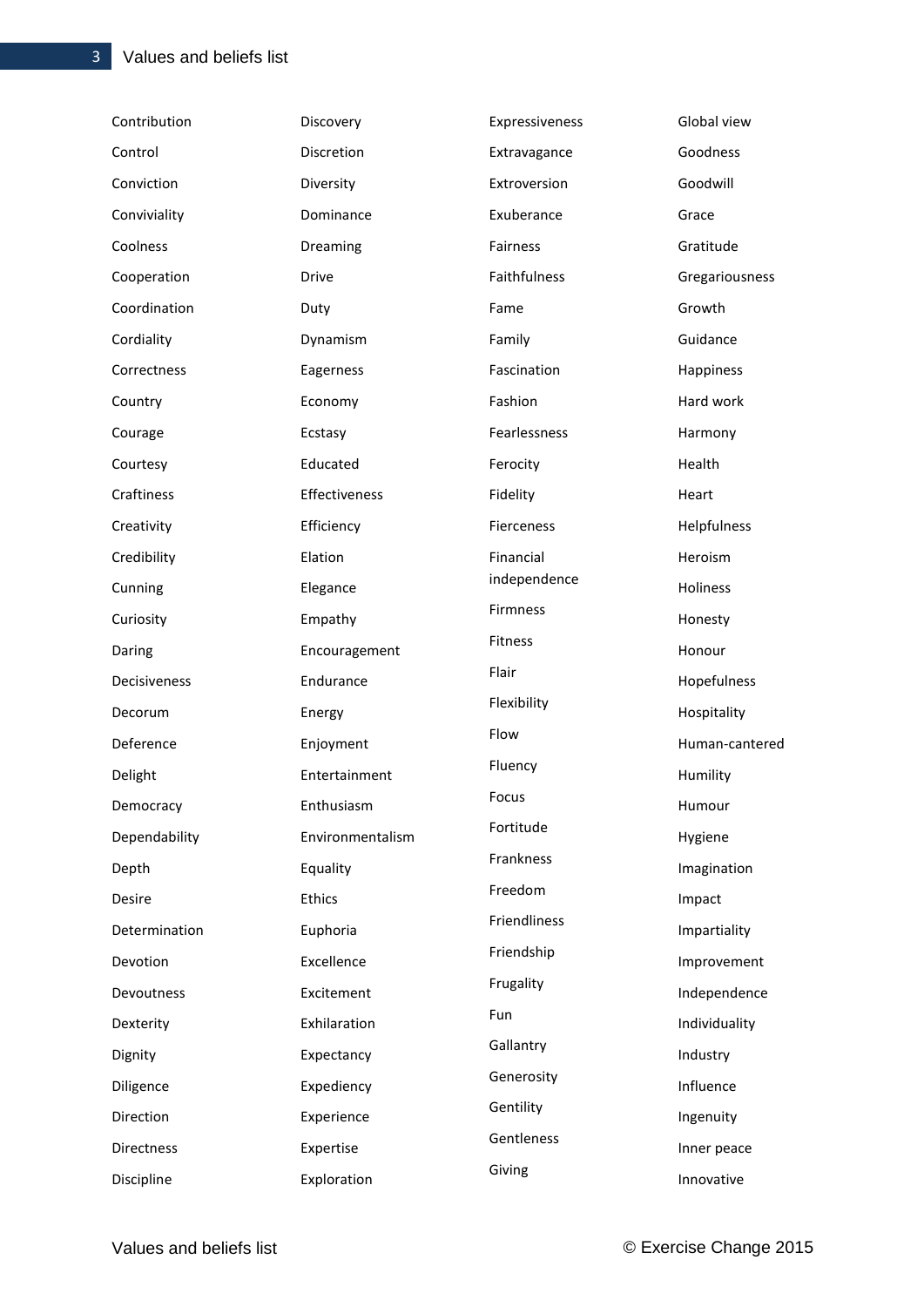| Inquisitiveness     | Maturity              | Perceptiveness  | Rationality        |
|---------------------|-----------------------|-----------------|--------------------|
| Insightfulness      | Meaning               | Perfection      | Realism            |
| Inspiration         | Meekness              | Perkiness       | Reasonableness     |
| Integrity           | Mellowness            | Perseverance    | Recognition        |
| Intelligence        | Merit                 | Persistence     | Recreation         |
| Intensity           | Meticulousness        | Personal growth | Refinement         |
| Intimacy            | Mindfulness           | Persuasiveness  | Reflection         |
| Intrepidness        | Modesty               | Philanthropy    | Regularity         |
| Introspection       | Money                 | Piety           | Relaxation         |
| Introversion        | Motivation            | Playfulness     | Reliability        |
| Intuition           | Mysteriousness        | Pleasantness    | Relief             |
| Inventiveness       | Nature                | Pleasure        | Religiousness      |
| Investing           | Neatness              | Poise           | Reputation         |
| Involvement         | Nerve                 | Polish          | Resilience         |
| Joy                 | Nonconformity         | Popularity      | Resolution         |
| Judiciousness       | Nurturing             | Positive        | Resolve            |
| Justice             | Obedience             | Potency         | Resourcefulness    |
| Keenness            | Oneness               | Power           | Respect            |
| Kindness            | Open-mindedness       | Practicality    | Respect for others |
| Knowledge           | Openness              | Pragmatism      | Responsibility     |
| Leadership          | Optimism              | Precision       | Responsiveness     |
| Learning            | Order                 | Preparedness    | Rest               |
| Liberation          | Organisation          | Presence        | Restraint          |
| Liberty             | Originality           | Preservation    | Results-oriented   |
| Lightness           | Other's point of view | Pride           | Reverence          |
| Liveliness          | Outdoors              | Privacy         | Rigor              |
| Logic               | Outlandishness        | Proactivity     | Rule of Law        |
| Longevity           | Outrageousness        | Professionalism | Sacredness         |
| Love                | Parenthood            | Progress        | Sacrifice          |
| Romance             | Partnership           | Prosperity      | Safety             |
| Loyalty             | Passion               | Wealth          | Saintliness        |
| Majesty             | Patience              | Prudence        | Satisfaction       |
| Making a difference | Patriotism            | Punctuality     | Satisfying others  |
| Marriage            | Peace                 | Purity          | Science            |
| Mastery             | Non-violence          | Quality of work | Security           |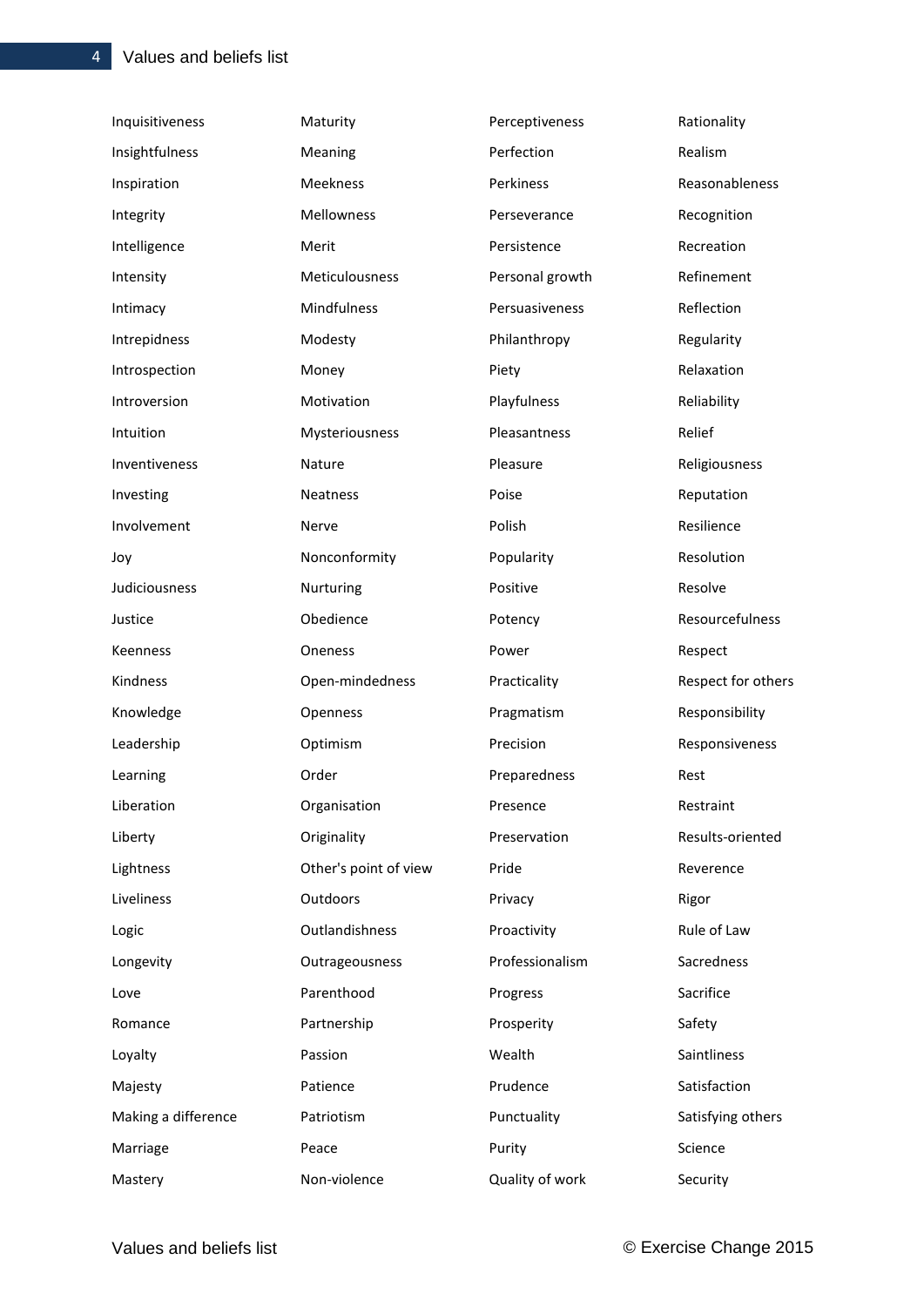| Self-control            | Soundness        | Thoroughness      | Vision           |
|-------------------------|------------------|-------------------|------------------|
| Selflessness            | Speed            | Thoughtfulness    | Vivacity         |
| Self-reliance           | Spirituality     | Thrift            | Volunteering     |
| Self-respect            | Spontaneity      | <b>Tidiness</b>   | Warm-heartedness |
| Self-thinking           | Spunk            | <b>Timeliness</b> | Warmth           |
| Sensitivity             | Stability        | Tolerance         | Watchfulness     |
| Sensuality              | Standardisation  | Tradition         | Wealth           |
| Serenity                | <b>Status</b>    | Tranquillity      | Well-being       |
| Service                 | Stealth          | Transcendence     | Wilfulness       |
| Sexiness                | <b>Stillness</b> | Trust             | Willingness      |
| Sexuality               | Strength         | Trustworthiness   | Winning          |
| Sharing                 | Structure        | Truth             | Wisdom           |
| Shrewdness              | <b>Success</b>   | Understanding     | Wittiness        |
| Significance            | Support          | Unflappability    | Wonder           |
| Silence                 | Supremacy        | Uniqueness        | Worthiness       |
| Silliness               | Surprise         | Unity             | Youthfulness     |
| Simplicity              | Sympathy         | <b>Usefulness</b> | Zeal             |
| Sincerity               | Synergy          | Utility           |                  |
| Skilfulness             | Systemisation    | Valour            |                  |
| Solidarity              | Teaching         | Variety           |                  |
| Solitude                | Teamwork         | Victory           |                  |
| <b>Solving Problems</b> | Temperance       | Vigour            |                  |
| Sophistication          | Thankfulness     | Virtue            |                  |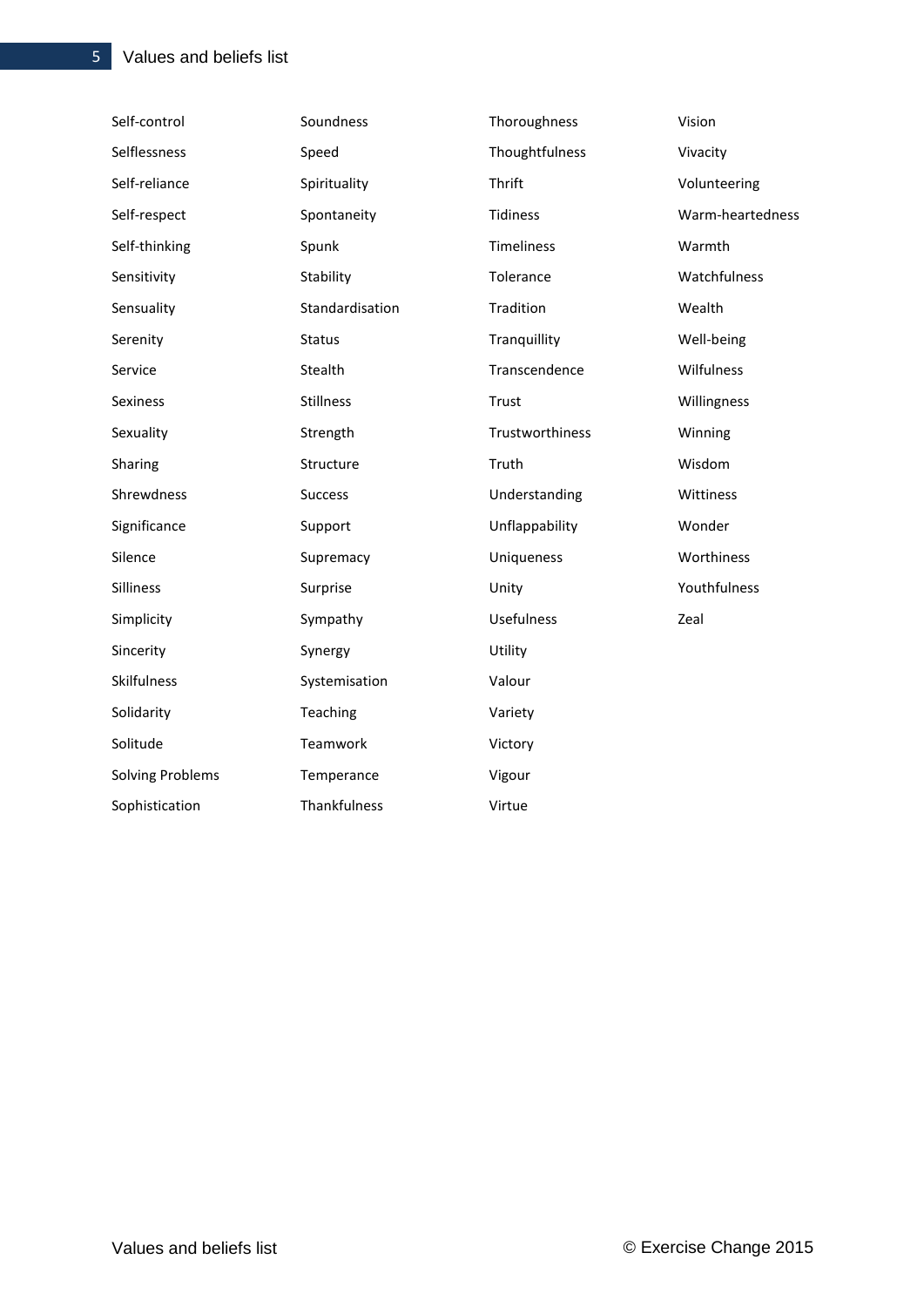## **3 - Beliefs list**

Use the list below to identify your beliefs

Some tips on identifying your current beliefs:

- Your current beliefs are probably those that really jump out at you and have you thinking *"yeah that's me",* or *"absolutely, that's what I think"*.
- The beliefs that you have to think about might be those that you don't really want to own up to or possess, or those that you want to have.
- The beliefs that you skim over most likely don't play a big role in what you currently believe in or want to believe in, in the future.

| Change is difficult and tedious          | I always need to be doing                   | I am not lovable                             |
|------------------------------------------|---------------------------------------------|----------------------------------------------|
| Change is exciting                       | something                                   | I am not normal                              |
| Change is possible                       | I always stuff things up                    | I am not worth anything                      |
| Dieting is impossible for me             | I always succeed in what I set<br>out to do | I am shy                                     |
| Diets are doable                         | I am a bad person                           | I am smart                                   |
| Eating well is important                 | I am a confident and strong                 | I am strong                                  |
| Everything has its price                 | person                                      | I am stupid                                  |
| Everything is predestined                | I am a failure                              | I am successful                              |
| Everything needs to be perfect           | I am a victim                               | I am too old                                 |
| Exercise is important                    | I am always lucky                           | I am too thin                                |
| Exercise is impossible to do             | I am always right                           | I am too young                               |
| regularly                                | I am always the stupid one                  | I am ugly                                    |
| Exercise is pointless                    | I am an awesome person                      | I am undesirable                             |
| Exercise is too difficult for me         | I am attractive                             | I am weak                                    |
| Failure is bad                           | I am bad                                    | I can accomplish anything I put              |
| Failure is normal                        | I am clumsy (I have two left                | my mind to                                   |
| Fat can be lost if you try hard          | hands)                                      | I can be honest with myself                  |
| enough                                   | I am easy to love                           | I can change if I want to                    |
| Fat is almost impossible to lose         | I am good for nothing                       | I can exercise regularly if I                |
| Fat makes you fat                        | I am good looking                           | want to                                      |
| Fat should be avoided at all<br>costs    | I am helpless                               | I can make time to exercise                  |
| Fats are good and not so good            | I am inadequate                             | I can never change                           |
|                                          | I am independent and self                   | I can never change my body                   |
| Happiness is the most<br>important thing | sufficient                                  | I can never stick with any diet              |
| I always do everything wrong             | I am lazy                                   | I can never stick with changes I             |
| I always get there in the end            | I am not brave enough                       | make                                         |
| I always get there in the end            | I am not good enough                        | I can never succeed                          |
| I always have bad luck                   | I am not important                          | I can stick to things if I really<br>want to |
|                                          |                                             |                                              |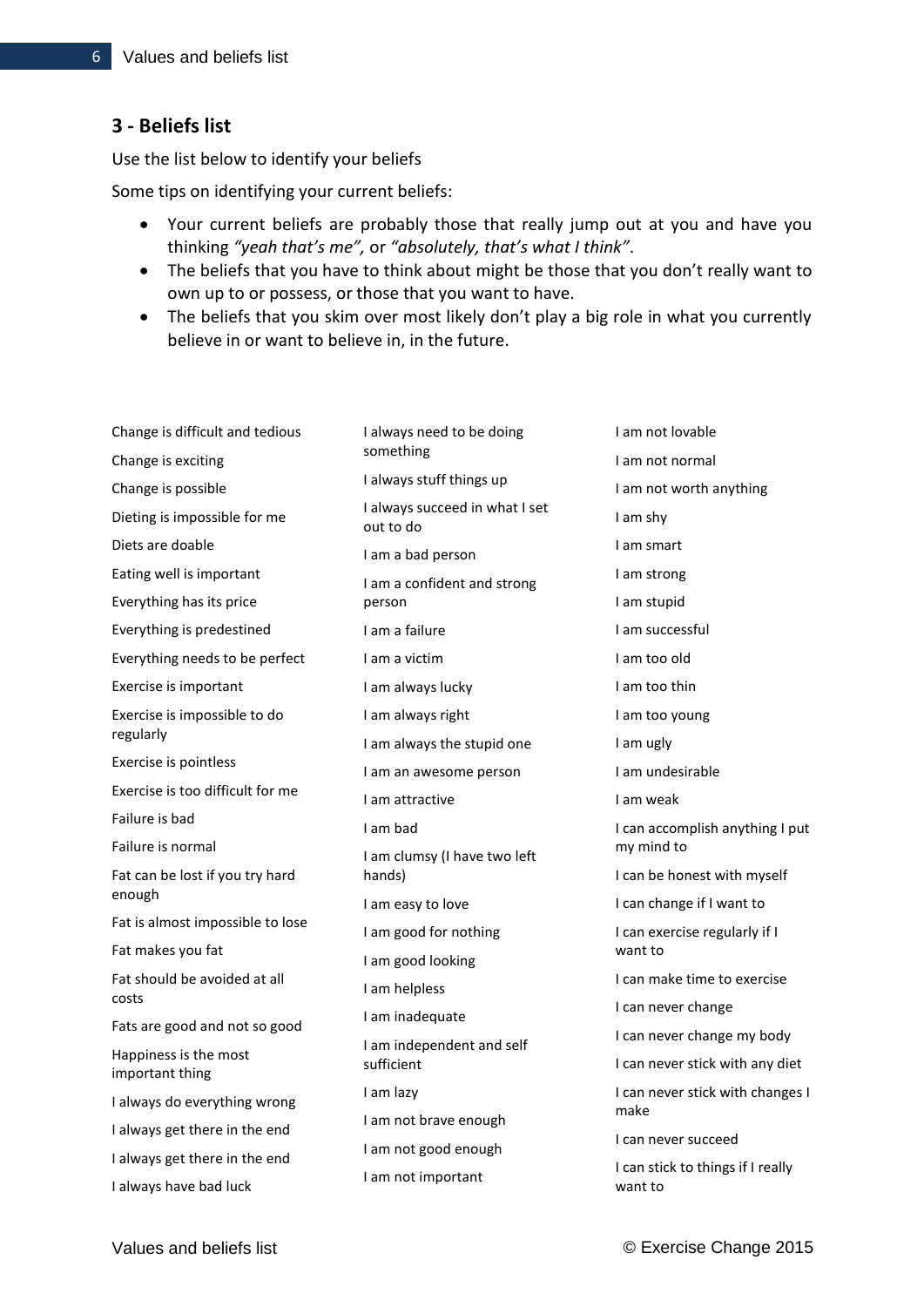I can win if I really want to I can't be honest with myself I can't complain because others have it worse than me I can't fail I can't get what I want I deserve no attention I do not want to embarrass myself I do/don't belong I do/don't deserve love I do/don't deserve recognition I do/don't deserve to be in this world I do/don't deserve wealth I do/don't have enough time I do/don't know what I want I do/don't know what to do I do/don't need help from others I hate my body I hate my life I hate myself I have a good body I have a hard time in life I have many desirable features I have many skills and strengths I have never been able to do that I have never been lucky I have no desire to work hard I have no right to want… I have to be better I have to be sensible I have to prove I'm better I have to work harder I know I can do it I know what is best for me I love my body

I love myself I make my own destiny I might disappoint others I must constantly improve I must not rest I need a partner to be happy I need help from others to do anything I need more money I need security I need the approval of others I need to be a good parent I need to be a good partner I need to be a good role model I need to be careful in life I need to be fit I need to be healthy I need to be humble I need to be in control I need to be known I need to be strong I need to be thin I need to decide on what I'm going to do I need to exercise I need to get it right I need to have everything under control I need to keep up with those younger than me I need to know everything I need to look good I need to make myself useful I need to protect myself I need to protect myself from the outside world I need to save others I need to take care of people I need to work I should be different

I should eat the right thing most of the time I should never/always show my true colours I think I can do it I want to be invisible I want to be left alone I will never/always be attractive I will never/always be exploited by others I will never/always be fat I will never/always be satisfied I will never/always change I will never/always fail I will never/always get over things I will never/always get to where I want to be I will never/always get what I want I will never/always have a good body I will never/always have to fight I will never/always make it I will never/always meet the right people I will never/always succeed I will never/always win I will prove that I am better I will show you that I am good I would never have the discipline to change I'll never have a healthy relationship If I do a little at a time I'll get there in the end If you want something you've got to take it In life you get nothing for free It has to be perfect It is better to fail than never

I love my life

try